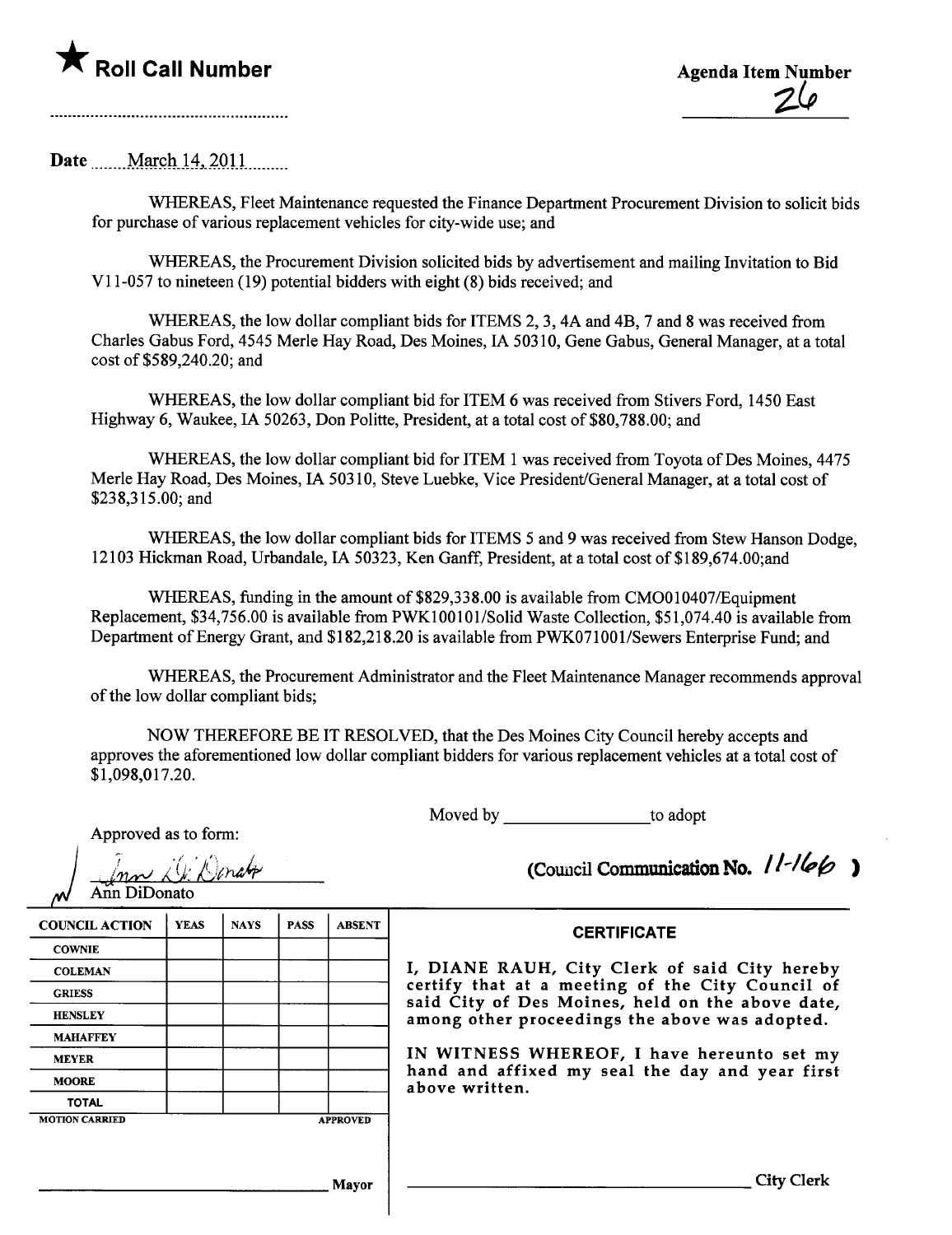|                                                           | CITY OF DES MOINES - DEPARTMENT OF FINANCE - PURCHASING DIVISION         |              |                                                                                          |              |                                                                                          |              |
|-----------------------------------------------------------|--------------------------------------------------------------------------|--------------|------------------------------------------------------------------------------------------|--------------|------------------------------------------------------------------------------------------|--------------|
|                                                           | <b>Vehicles</b>                                                          |              | <b>Fleet Maintenance</b>                                                                 |              | Bid No. V11-057                                                                          |              |
|                                                           | Opened: 02/22/11                                                         |              | Opened by: mv                                                                            |              | Req. # -                                                                                 |              |
|                                                           | <b>Charles Gabus Ford</b><br>4545 Merie Hay Road<br>Des Moines, IA 50310 |              | International Motorwerks<br>500 4th Street South<br>La Crosse, WI 54601<br><b>Net 30</b> |              | International Motorwerks<br>500 4th Street South<br>La Crosse, WI 54601<br><b>Net 30</b> |              |
|                                                           |                                                                          |              | 30 days                                                                                  |              | 30 days                                                                                  |              |
| brid Sedans                                               | \$24,270.00<br>Ford Fusion, 2011<br>41 MPG                               | \$266,970.00 | \$17,300.00<br>Honda Insight, 2011<br>40/43<br>\$18,300.00 after 02/28/11                | \$190,300.00 | \$21,900.00<br>Honda Civic Hybrid, 2011<br>40/43<br>\$23,400.00 after 02/28/11           | \$240,900.00 |
| Eight Cylinder Patrol Sedans                              | \$23,077.00<br>Ford CV Police Interceptor, 2011                          | \$346,155.00 |                                                                                          |              |                                                                                          |              |
| tended Cab 4WD Pick-Up Trucks                             | \$20,630.00<br>Ford Ranger, 2011                                         | \$61,890.00  |                                                                                          |              |                                                                                          |              |
| Extended Cab 4WD Pick-Up Truck                            | Ford Ranger XLT Sup. Cab 4x4                                             | \$22,498.00  |                                                                                          |              |                                                                                          |              |
| above without accessories                                 |                                                                          | \$18,794.00  |                                                                                          |              |                                                                                          |              |
| ΆL                                                        | Ford Ranger XLT Sup. Cab 4x4                                             | \$41,292.00  |                                                                                          |              |                                                                                          |              |
| VD Utility Vehicles                                       | \$20,379.61<br>Ford Escape XLT 4WD, 2011                                 | \$101,898.05 |                                                                                          |              | \$22,840.00<br>Honda CR-V LX, 2011                                                       | \$114,200.00 |
| VR Aerial Lift Service Truck<br>lodel/Year<br>lodel<br>3I | Ford F550 4x4, 2011<br>Knapheide 6W2054605<br>Duralift 30FP              | \$82,157.70  |                                                                                          |              |                                                                                          |              |
| 4WD Pick-Up Truck with Snowplow<br>lеl                    | \$35,195.60<br>Ford F250<br>Western                                      | \$70,391.20  |                                                                                          |              |                                                                                          |              |
| VR 4WD Pick-Up Trucks<br>lel                              | \$34,756.00<br>Ford F350 4x4<br>Venco<br>Venco<br>Venco                  | \$69,512.00  |                                                                                          |              |                                                                                          |              |
| VR Service Truck<br>lodel/Year<br>lodel                   | Ford F550 4X4 SK CC<br>Omaha Std.<br>Stellar EC 3200                     | \$93,572.60  |                                                                                          |              |                                                                                          |              |

 $26$ 

Bidder Address City Terms FOB: Delivery:

ITEM 1 11 Each - Midsize Hy Make/Model/Year EPA City MPG Rating

# ITEM 2

15 Each - Full Sized Make/Model/Year

## ITEM 3

3 Each - Compact Ext Make/Model/Year

## ITEM 4

A 1 Each - Compact Make/ModellYear EPA City MPG Rating

B 1 Each - Truck as a Make/Model/Year

### **ITEM 4 GRAND TOTA**

#### ITEM 5

5 Each - Compact 4W Make/Model/Year

### ITEM 6

1 Each - 19,500 GVW Cab/Chassis Make/M Service Body Make/M Aerial Lift Make/Mode

#### ITEM 7

2 Each - 9200 GVW 4 Make/Model/Year Snowplow Make/Mode

> VMAL Boss U Plow Steel

### ITEM 8

2 Each - 12,500 GVW Make/Model/Year Lift Gate Make/Model Dump Box Make/Mod Hoist Make/Model

#### ITEM 9

1 Each - 19,500 GVW Cab/Chassis Make/M Service Body Make/M Crane Make/Model Compressor Make/Model Snowplow Make/Model